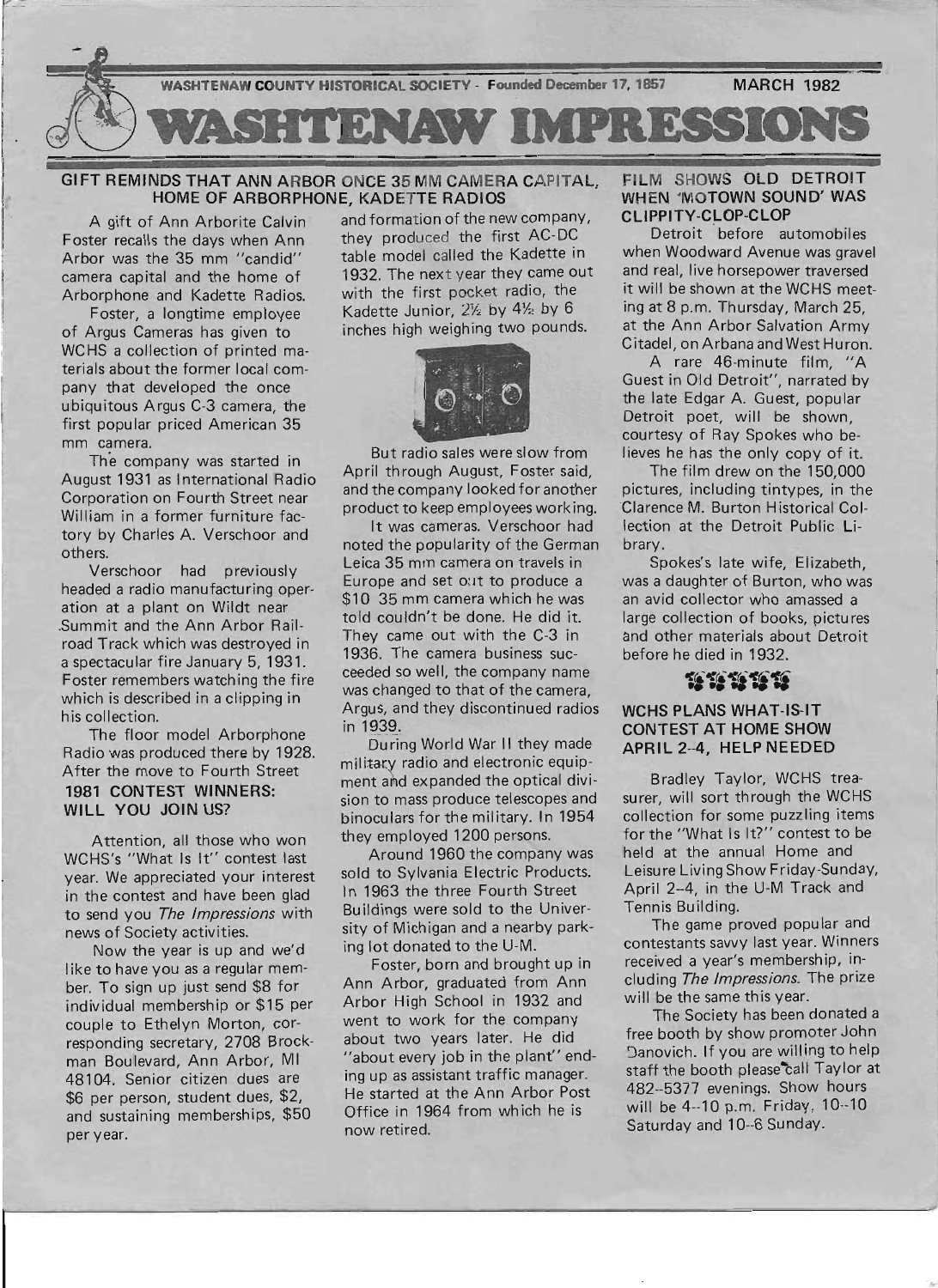# PHOTOGRAPHER ADVISES:

# **GET A CORNER ON YOUR PHOTOS FOR POSTERITY**

"Since 1839 when the discovery of a practical method of photography swept the world, our knowledge of the past has been fortified to a degree unheard of before."

Sam Breck of the Historical Society of Michigan started his comments at WCHS photo night with an apt quote from a publication of the Cuhyahoga County archives in Cleveland which he happened to receive that day.

"We have images of statesmen who glare at the camera and ch ildren who shy away from its all-seeing eye," the Cuyahoga writer continued. "We have pock-marked Civil War battlefields and a horse-andcarriage traffic jam on Fifth Avenue (or Main Street or Huron Street).

"We know how a frontier village looks when it is new with raw wooden buildings and ribbons of split rail fences and we know how a housekeeper's apron falls in starched folds.

"Photographs are an assertive witness. A plate or film has a voracious appetite for details. It captures uncritically all that it faces  $$ buildings, billboards, wagons, and unbuttoned shoes.

"Like the blind men with the elephant each individual can learn something different from a photograph and formulate his or her own sense of the past. Photographs read between the lines and imbue them with light, shade, texture and density."

One of the reasons Breck feels strongly about the importance of preserving photos through copying them at such photo nights is that all too often photographs are lost in one way or another.

Some go to the dump, literally. Others are almost meaningless because they are not identified.

"Today, we make an awful lot of slides. Slides don't have much room to write on the way black-andwhite prints did. Hundreds of thousands are made daily but the identification is all in someone's mind.

r



Photos from Robert Southgate Collection YPSILANTI BANJO CLUB CIRCA 1900



#### YPSILANTI STREET SCENE

Michigan Avenue and Huron Street, looking north on Huron. Michigan Avenue was then called Congress Street. Davis and Kishlar handled dry goods from around the turn of the century. Note elaborate fountain from which horse, man or dog could drink.

pressions on these faces," he said, plastic holders fast, they will kill<br>pointing to pictures of Salvation vour slides." He waved a sample pointing to pictures of Salvation Army members on the wall, "but plastic envelope and noted that even who are they? What was the event?" though that one was several years Someone said that although the old, "I can open the pocket and identification is not on the pictures still smell something like a disinfecthere is one woman who knows and tant."<br>"we'll have to get her to put the "The plastic has chiemicals" "we'll have to get her to put the

"Look here at the wonderful ex-<br>sions on these faces" he said a plastic holders fast, they will kill

names down." which have not fully cured and<br>At least one local photofinisher never will. When this plastic comes At least one local photofinisher never will. When this plastic comes<br>has been delivering slides in clear in contact with the ernulsion on the in contact with the ernulsion on the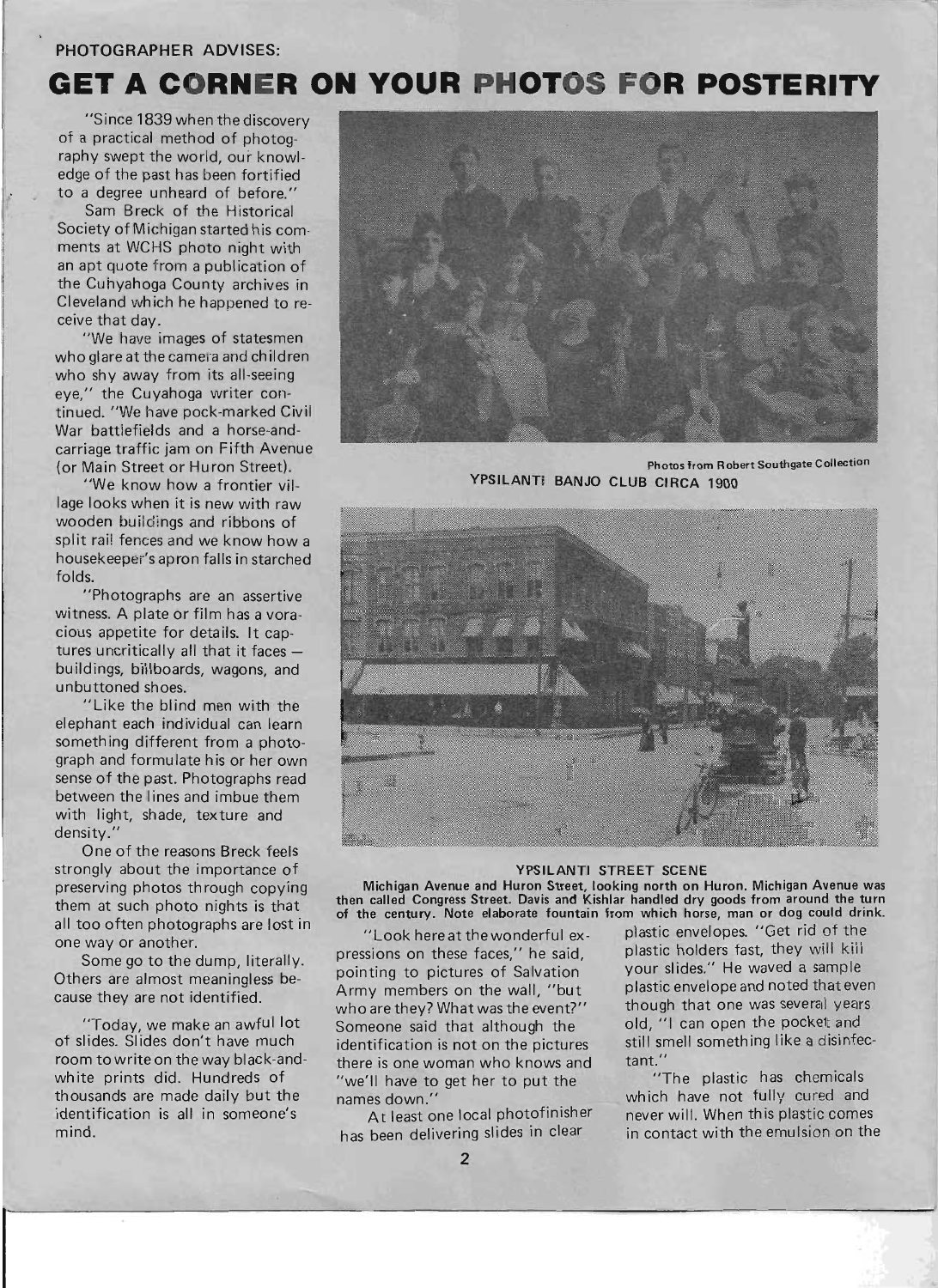slide its a goner. One way you can tell if a slide is going is if it appears there is a wet spot on it."

"There are rigid plastic storage containers that are safe to use if you don't use boxes, he said.

"Recently Kodak has owned up to a subject that a lot of people have wondered about for a long time - how long will slides and other photographs last.

"Putting it in popular vernacular, Kodak said that the ideal storage for slides is at the top of a first floor closet. Why? Because there, there is generally low humidity, moderate heat and darkness.

It sometimes gets very warm in second floor or attic storage and damp in the basement, he noted.

"Kodak says that Kodachrome slides stored ideally will last 50 years and Ektachrome, 60 years, while black-and-white negatives will last 400--500 years. That's one reason I encourage people who are taking pictures for historical purposes to take some black and white, because those will last."

The popular "magnetic" type albums with a plastic overlay sheet that holds photos in place are not good either, Breck said. "The best thing is a scrapbook with oldfashioned triangular 'corners' to hold photos. You can still buy them. With those, you can take the photo out easily.

"A very soft pencil, like a carpenter's pencil, No. 1, I think, is best to identify photos with,' he said. "Don't press hard, don't use a ball point pen -- they tend to emboss through, or pens with water soluble ink.

"Don't use pens that when you take the top off there is a kind of disinfectant odor, because that will in time bleed through and show up. Write along the lower edge of a photo preferably.'

Last year's WCHS photo night was "the first I have done for a group," he said, "and it took weeks to get all the pictures straightened out with the identification cards but they have been delivered to WCHS curator John Dann for de- 'posit at Bentley Library."

This year, Breck developed a



YPSILANTI BRIDE CA. 1890 Jane Hamilton Sherwood, grandmother of Robert Southgate.

number system in which a number is photographed with each picture and stamped on the accompanying identification card.

Now photocopying is available to other historical groups as a service of HSM wh ich has headquarters at 2117 Washtenaw Avenue, Ann Arbor.

# 'SILENT' SOCIETY TO SHOW OJIBWAY INDIAN FILM

A highly praised 1930 film reconstructing Ojibway Indian life before the white man, "The Silent Enemy," will be one of several films shown by the Ann Arbor Silent Film Society at 3 p.m. Sunday, March 21, at the Sheraton Inn Amphitheatre.

Members, \$1, and guests \$2 each. Membership open to all at door or by mail to President Arthur Stephan, P.O. Box 2794, Ann Arbor, MI 48106.

# THE GOOD OLD DAYS?

"A few days ago as Queen Victoria was alighting from her carriage she was shot by an insane man, but escaped injury. This is the sixth attempt upon the Queen's life." (Ann Arbor Courier, March 10, 1882) Michigan Historical Collections, Bentley Library, U-M.

# EAST SIDE YPSILANTI WALKING TOUR PLANNED

Ypsilanti has a counterpart of Ann Arbor's Old West Side Association in its Historic East Side Association, founded in 1973 to protect a "relatively undisrupted, ordinary 19th century neighborhood" east of the Huron River to Prospect Park.

The area was entered on the National Register of Historic Places in 1978.

The association plans walking tours of the area May 9 and 16, the first and last days of National Historic Preservation Week. They will start at the depot at 2 p.m. and end with a tour of the district's least ordinary house, Casa Loma or the Hutch inson house.

Lynda Hummel is president; Scott Kunst, vice-president and newsletter editor; Lyn Tabor, secretary; and Vicki Buffet, treasurer. POLISH, GERMAN RESEARCH WILL BE GSWC TOPICS

Allan Treppa, a Livonia high school teacher, will speak on "In Pursuit of Polish Genealogy" at the Genealogy Society of Washtenaw County meeting at 2:30 p.m. Sunday, March 28, at Washtenaw Community College. Nancy Krohn will talk about "Use of Census Records in Genealogical Research" at the 1 p.m. class.

Robert Lutz, program chairman, and his wife, Luella, who went to Germany last fall in pursuit of genealogy will talk at the 2:30 p.m. April 25th meeting at WCC. The 1 p.m. class speaker will be Mrs. William Potter on "Identifying and Copying Old Photographs." LOCAL NEWS, MARCH 1882

Dexter was soon to have telephone communications with Saline and Chicago; Chelsea lit up her streets with 15 oil lamps; it cost two young men near Saline \$13 for running the toll gate; a paper maker from Illinois was coming to look at the east Manchester mill site; and a new wrought iron bridge was just completed across the Huron River at Foster's Station. (Ann Arbor Courier)

Michigan Historical Collections, Bentley Li· brary, U-M.